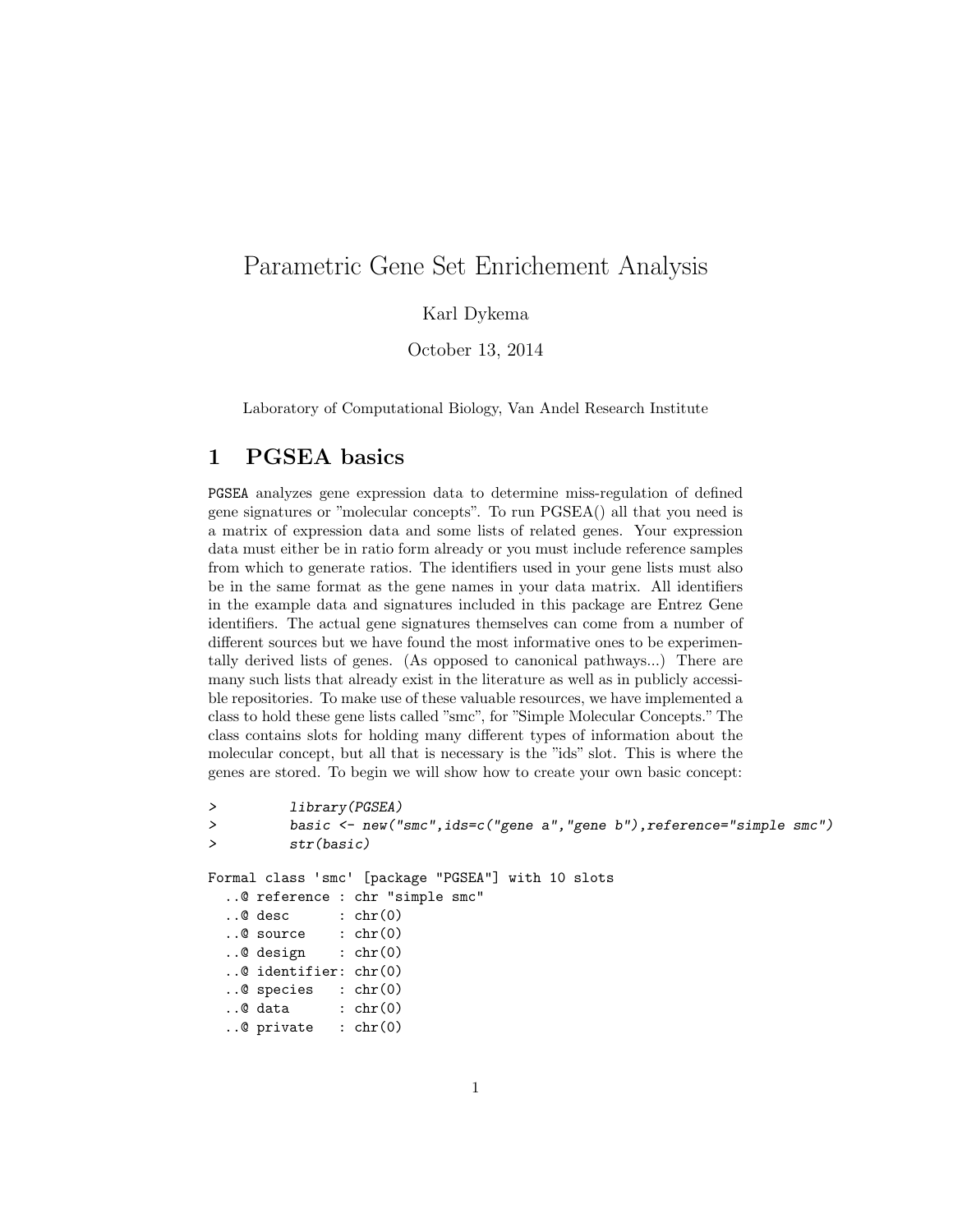```
..@ creator : chr(0)
..@ ids : chr [1:2] "gene a" "gene b"
```
#### 2 Concepts from ".gmt" files

A previous published method of gene set analysis termed "Gene Set Enrichment Analysis" <http://www.broad.mit.edu/gsea/> also used lists of related genes and to hold their lists they use a file format called ".gmt". We have found it to be a simple and useful way to store our lists as well. To facilitate using this format in conjunction with our "smc" class, we have included the functions readGmt and writeGmt. An example of how to read in a ".gmt" file is shown below. The file provided contains some example molecular concepts. Genes induced and inhibited by Ras and Myc, as well as all genes on chromosome arms 5p and 5q have been included.

```
> datadir <- system.file("extdata", package = "PGSEA")
> sample <- readGmt(file.path(datadir, "sample.gmt"))
> str(sample[1])
List of 1
 $ ras UP - pmid: 16273092 NA :Formal class 'smc' [package "PGSEA"] with 10 slots
  \ldots .. \theta reference : chr "ras UP - pmid: 16273092
  .. ..@ desc : chr "NA "
  \ldots ... \mathbb{Q} source \ldots chr(0)\ldots ...@ design : chr(0)
  .. ..@ identifier: chr(0)
  .. ..@ species : chr(0)
  .. ..@ data : chr(0)
  \ldots ... \mathbb{Q} private : chr(0)\ldots ... \mathbb{Q} creator : chr(0).. ..@ ids : chr [1:181] "101" "154" "384" "490" ...
```
Below some example gene expression data from primary neuroblastoma tumors is analyzed by PGSEA using the provided example concepts. PGSEA is run with an index given to the appropriate reference samples, and the data for the [non-reference] samples is displayed with smcPlot.

```
> data(nbEset)
> pg <- PGSEA(nbEset,cl=sample,ref=1:5)
> sub <- factor(c(rep(NA,5),rep("NeuroB",5),rep("NeuroB_MYC+",5)))
> smcPlot(pg[,],sub,scale=c(-12,12),show.grid=T,margins=c(1,1,7,13),col=.rwb)
>
```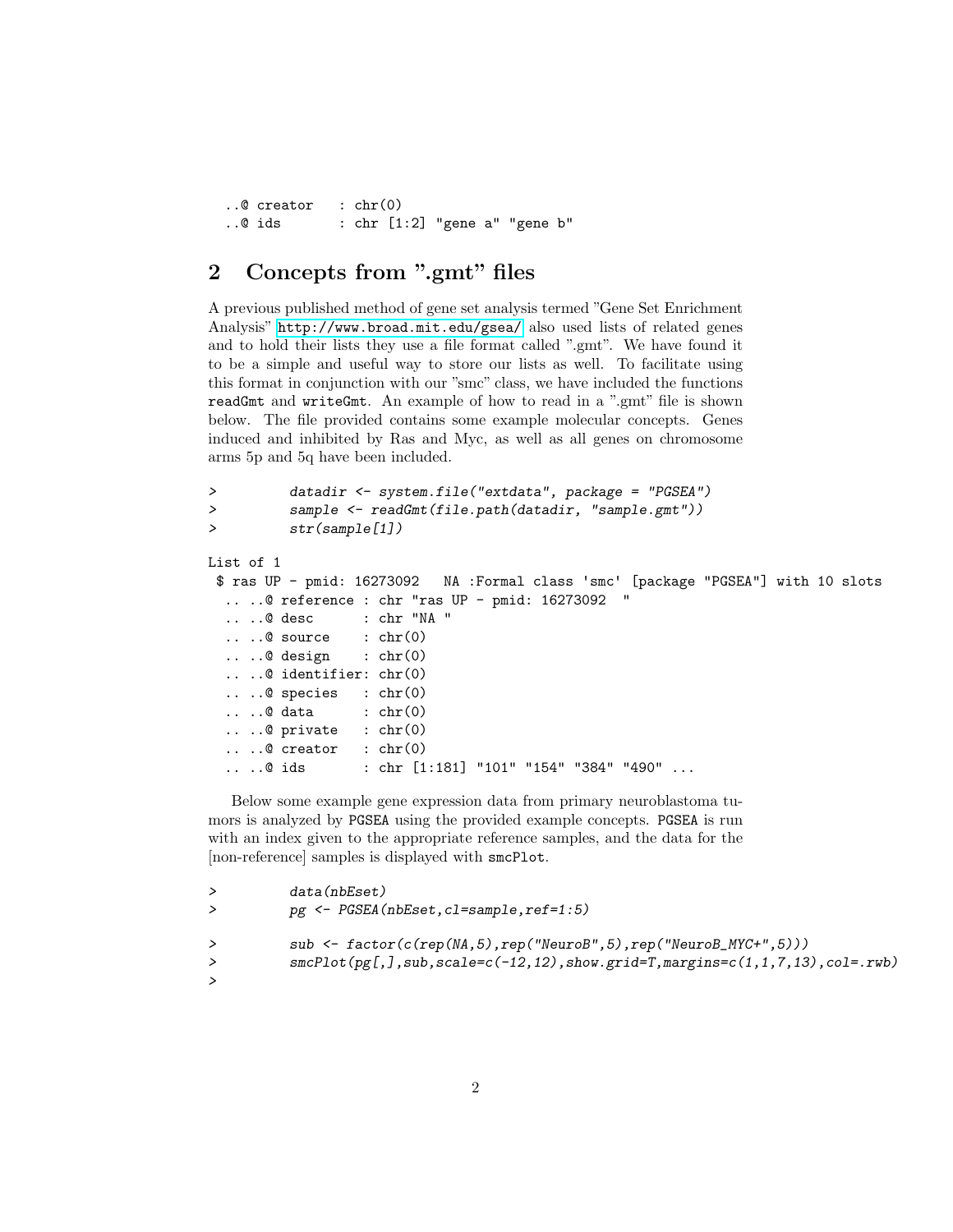

# 3 Using Gene Ontologies as concepts

Next, to create a list of concepts we will use the function go2smc. This function will convert the entire GO datbase into 'smc' objects. This is quite a large number to work with, so we will just use a few of them for illustration.

```
> mcs <- go2smc()[1:10]
> pg <- PGSEA(nbEset,cl=mcs,ref=1:5)
>
> smcPlot(pg[,],sub,scale=c(-12,12),show.grid=T,margins=c(1,1,7,20),col=.rwb)
>
```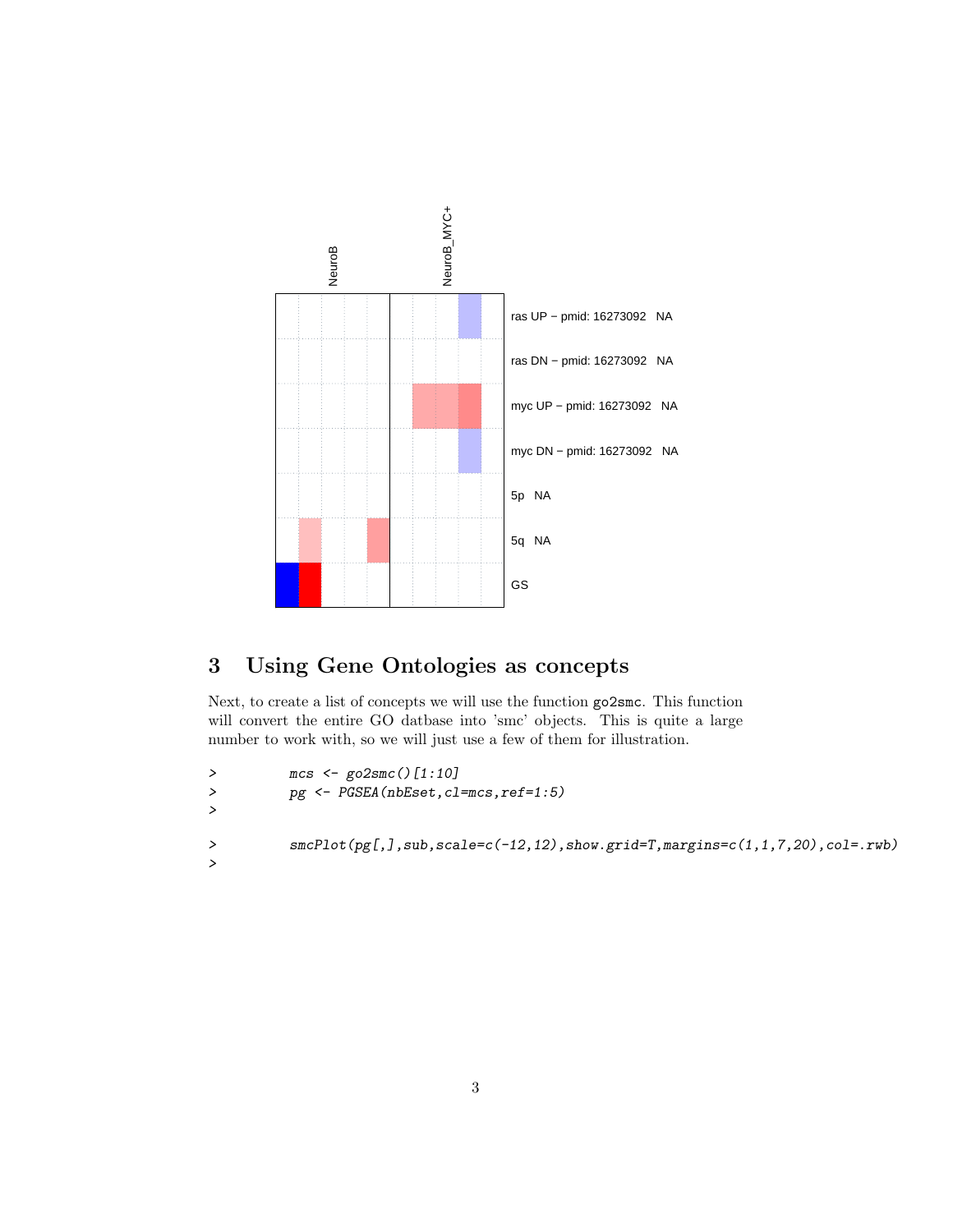

### 4 Concepts compiled at VAI

Lastly, we have included a list of concepts that we have manually compiled from various sources. We have found these concepts to very informative in our analysis. These concepts are included in the old "smc" style object as was used previously in PGSEA, and also in the newly created "GeneSetCollection" format. This new format allows much more flexibility and should prove useful as the format develops and matures.

```
> #data(VAImcs)
> data(VAIgsc)
> pg <- PGSEA(nbEset,cl=VAIgsc,ref=1:5)
>
> smcPlot(pg[,],sub,scale=c(-5,5),show.grid=T,margins=c(1,1,8,14),col=.rwb,r.cex=.7)
>
```